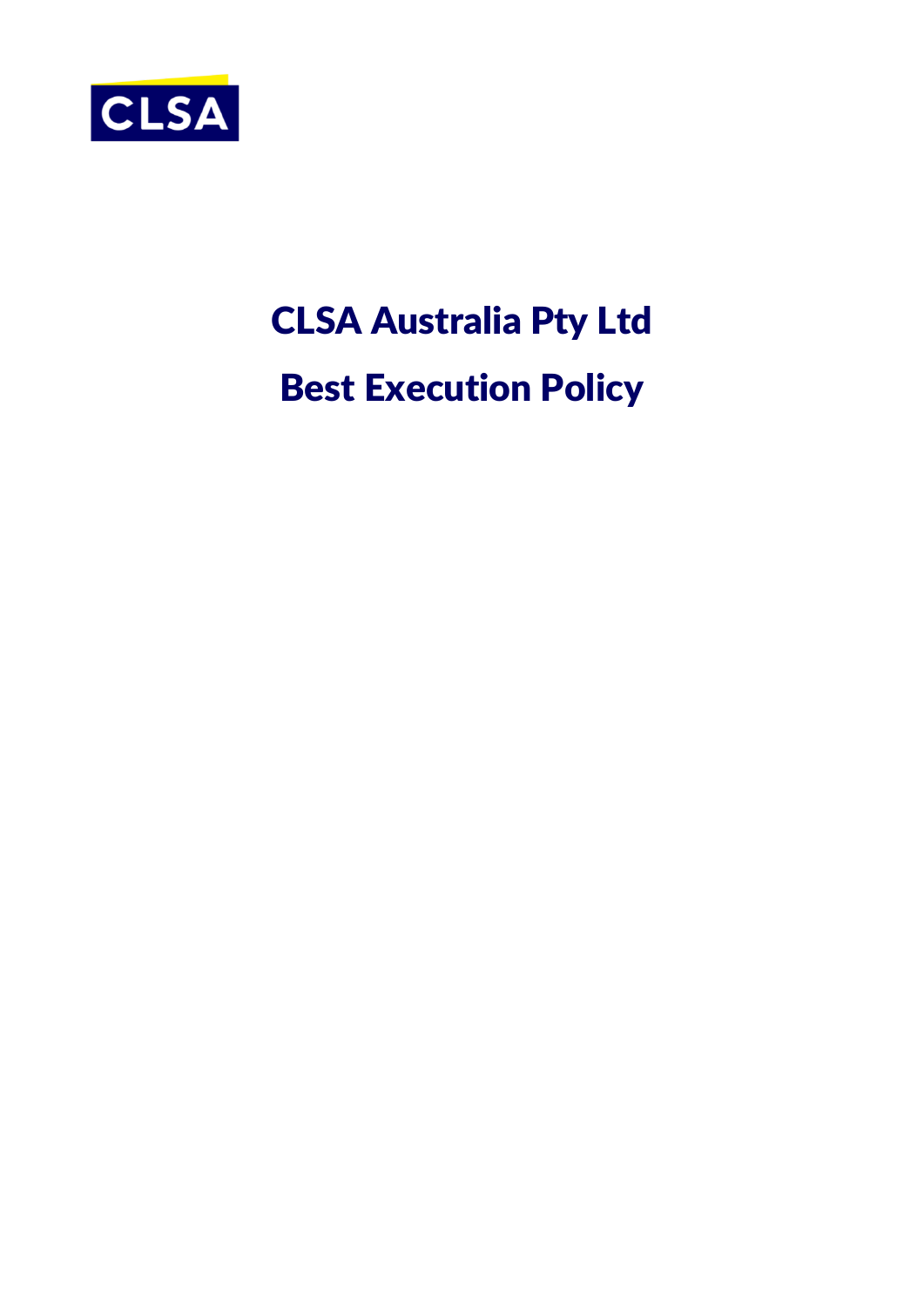

# **Contents**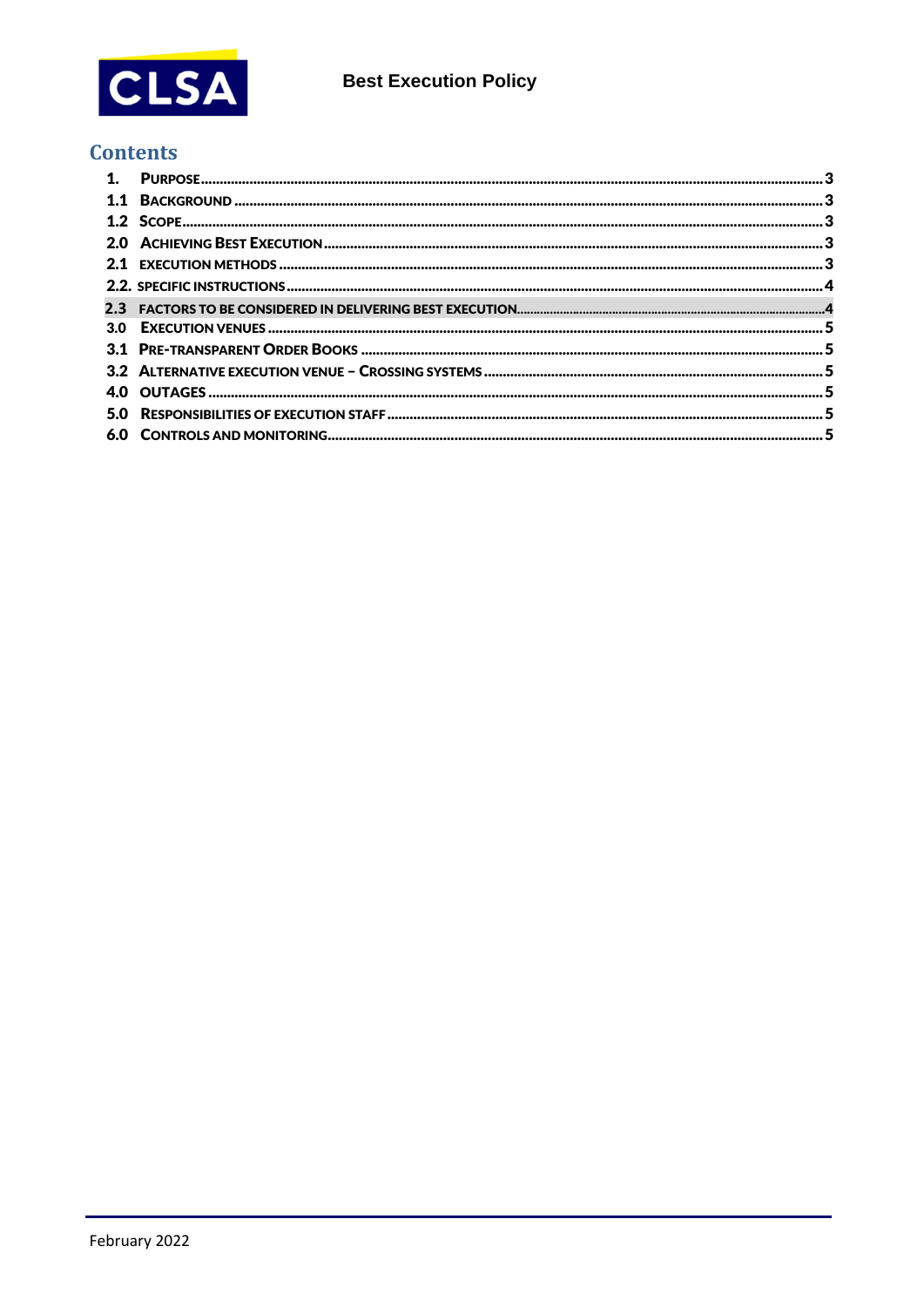

# <span id="page-2-0"></span>1. Purpose

# <span id="page-2-1"></span>1.1. Background

**This Policy sets out the relevant information pertaining to how CLSA Australia Pty Ltd ('CAPL') provides its clients with 'Best Execution' as required by Part 3.8 of the ASIC Market Integrity Rules (Securities Markets) 2017 (the "Rules")**

**The Rules require CAPL to take all reasonable steps to obtain the best possible execution outcome for its clients.**

**This Policy is drafted pursuant to the requirements of Part 3.8 of the Rules and associated guidance set out in ASIC regulatory Guide 265.**

# <span id="page-2-2"></span>1.2. Scope

**The scope of this policy governs all CAPL employees, which enter into equity market product transactions on behalf of CAPL's Wholesale clients.**

# <span id="page-2-3"></span>2. Achieving Best Execution

<span id="page-2-4"></span>CAPL's policies and processes are designed to obtain the best possible execution outcomes on a consistent basis, taking into account the relevant equity market product subject to the order, the nature of clients order instructions, the execution venues available for equity market products and the priorities clients place on CAPL to execute those orders.

# 2.1. Execution methods

CAPL will take all reasonable steps to achieve the best execution outcome for its client orders. Orders may be routed to various execution venues as follows:

- **High Touch** traditional Limit or Market Orders being managed by a CAPL Designated Trading Representative ("DTR") who will use expertise and discretion in achieving the best possible execution outcome taking into account one or a combination of factors set out in Part 2.3 of this Policy.
- **Low Touch or Direct Market Access ("DMA")**  as part of the DMA suite offered by CAPL, clients are given optionality to execute via selected trading strategies on a number of trading venues, which are set out in Part 2 of this Policy.
- **Smart Order Router ("SOR")** CAPL's SOR forms a key part of its algorithmic suite. The purpose of the SOR (in both high touch and low touch scenarios) is to scan all available sources of liquidity with the objective of achieving the best possible execution outcomes for CAPL's clients across a variety of execution venues.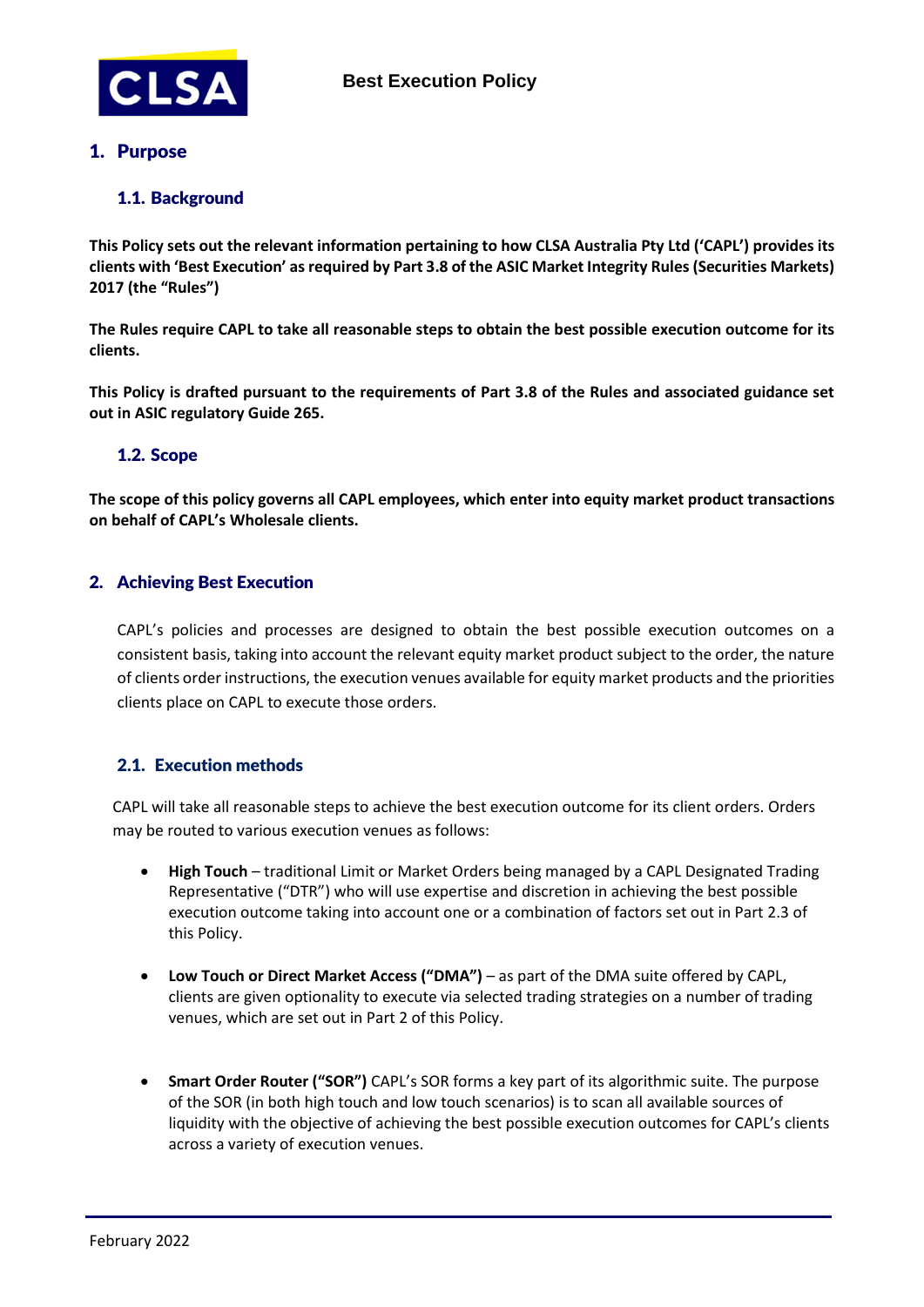

# <span id="page-3-0"></span>2.2. Specific instructions

**When a client provides CAPL with instructions that are inconsistent with CAPL obtaining the best outcome for the client, CAPL will take reasonable steps to handle and execute the Order or Orders in a way, which satisfies those instructions and, as a result, may not achieve the best outcome for the client.**

# 2.3 Factors to be considered in delivering best execution

Generally, CAPL considers that the most important execution factor for its clients is the price at which the transaction in the relevant financial instrument is executed. However, there may be circumstances where the primary execution factors may vary and price is no longer the dominant execution factor (for example, for transactions in illiquid securities, the likelihood of execution and settlement becomes more important).

When considering the execution factors, CAPL will use its experience and expertise to achieve the best balance across the full range of factors. This may mean that CAPL does not always achieve the best price for every client transaction, but the best result that can be reasonably expected given the information available during the execution process. It should, however, be noted that when undertaking a transaction, any specific execution factors specified by clients will always be paramount in ensuring best execution is provided.

CAPL will take into account the following factors in determining what will provide the best possible outcome for its clients.

**Price** – Price is an important factor in achieving best execution. However, price may not represent the best outcome at a given point in time. For example, the order book of the exchange that is displaying the best price may not have adequate volume.

**Price Improvement** - the availability of price improvement on CLSA Match, which provides the opportunity for an order to execute at a better price than displayed on 'pre- trade transparent' order books. Please refer to part 3.2.

**Costs** – this includes implicit costs such as the possible market impact; explicit external costs e.g. exchange or clearing fees; and explicit internal costs to CAPL

**Speed** – speed of execution is increasingly becoming an important execution factor for clients. In circumstances where a client instructs CAPL where it needs to complete an order quickly or concerned that price may move adversely, it will factor speed into the execution outcome equation.

**Execution certainty** – the likelihood that CAPL will be able to complete a client transaction. CAPL will take into consideration the volumes available at each price point on each available trading venue.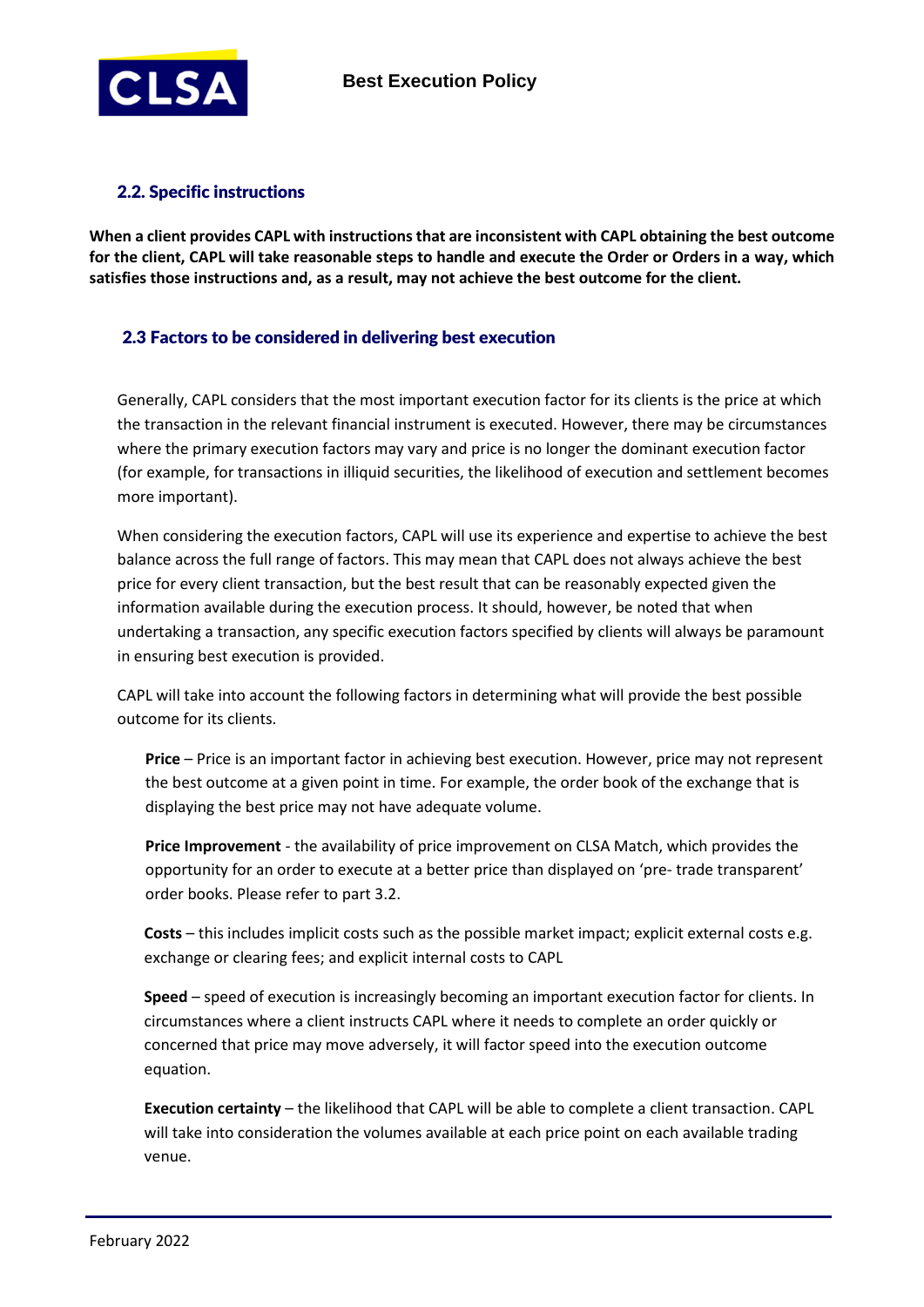

# **Best Execution Policy**

**Other factors –** In addition to the above, CAPL will also consider, among other things, the following:

- Nature of the clients orders;
- The clients specific instructions;
- Time of receipt of order compared to other orders;
- Size of the order;<br>• Market Liquidity
- Market Liquidity, volatility and the impact the order might have in the market
- Any other relevant factors.

### <span id="page-4-0"></span>3. Execution venues

#### <span id="page-4-1"></span>3.1. Pre-transparent Order Books

The trading venues CAPL accesses to achieve the best execution outcomes for its clients are:

- ASX Trade Match
- ASX Centre Point
- Chi-X

#### <span id="page-4-2"></span>3.2. Alternative execution venue – Crossing systems

 CLSA Match - CAPL's ASIC registered crossing system offers an additional source of liquidity for its clients. Orders executed on this venue will be provided with price improvement when compared against the consolidated best bid and offer prices displayed on ASX and Chi-X at the time of execution.

# <span id="page-4-3"></span>4. Outages

In the event of an ASX or Chi-X Market Outage, CAPL is technically and operationally positioned to automatically route client orders to the venue which remains operational, providing this would be in accordance with each client's execution instructions.

Whilst typically, CAPL will automatically route orders in an outage situation, there may be instances where CAPL will be required to manually intervene, such as when ASX or Chi-X is technically unable to reject or acknowledge order cancellations or, if market data is inaccurately reflecting the 'state' of the problematic venue.

# 5. Responsibilities of execution staff

Sales and Trading Representatives form an important first line of defence in the trade execution process. Reasonable diligence should be demonstrated in handling client instructions, monitoring execution outcomes and, where applicable, taking steps to obtain multiple quotes. In the absence of multiple quotes, execution staff should obtain sufficient pricing information on a best-effort basis to validate quotes provided to clients.

# <span id="page-4-4"></span>6. Controls and monitoring